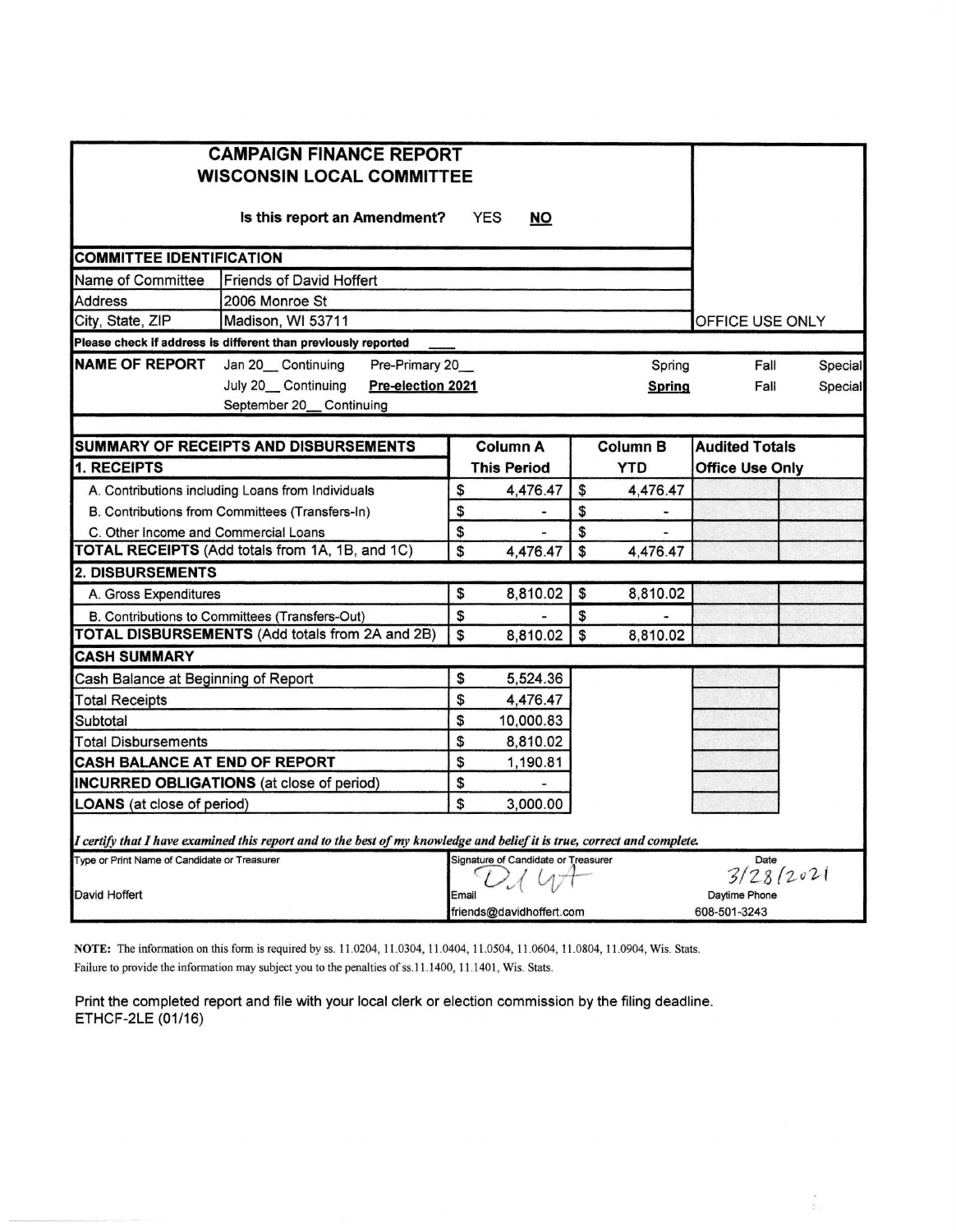Friends of David Hoffert **SCHEDULE 1-A** SCHEDULE 1-A Contributions Including Loans from Individuals

| <b>IN-KIND   CONDUIT</b> | <b>DATE</b>                        | <b>LAST</b>          | <b>FIRST</b>    | <b>ADDRESS</b>                  | <b>CITY</b>               | S <sub>T</sub> | ZIP            | <b>OCCUPATION</b>            | <b>AMOUNT</b>      | <b>YTD</b>              | <b>COMMENTS</b>        |
|--------------------------|------------------------------------|----------------------|-----------------|---------------------------------|---------------------------|----------------|----------------|------------------------------|--------------------|-------------------------|------------------------|
|                          |                                    |                      |                 |                                 |                           |                |                | Project                      |                    |                         |                        |
|                          |                                    | 01/01/21 Gotesman    | Ella            | 1298 Marlin Ave                 | <b>Foster City</b>        | <b>CA</b>      |                | 94404 Manager                | \$20.21            | \$20.21                 |                        |
|                          |                                    | 01/13/21 Herrmann    | Giselle         | 9307 Silicon<br>Prairie Pkwy    | Verona                    | WI             | 53593          | <b>Operations</b><br>Manager | \$20.21            | \$20.21                 |                        |
|                          |                                    |                      |                 |                                 |                           |                |                |                              |                    |                         | Refund for             |
|                          |                                    |                      |                 |                                 |                           |                |                |                              |                    |                         | accidential            |
|                          |                                    |                      |                 | 830 W Lakeside                  |                           |                |                |                              |                    |                         | double                 |
|                          |                                    | 01/13/21 Rothburd    | Carrie          | <b>St</b>                       | Madison                   | WI             |                | 53715 Not Employed           | (\$20.21)          |                         | (\$20.21) contribution |
|                          |                                    |                      |                 |                                 |                           |                |                |                              |                    |                         |                        |
|                          | 01/15/21 Lieder<br>01/17/21 Pelski |                      | Kafryn<br>Jared | 10715 Co Rd ID<br>735 W Main St | Blue Mounds WI<br>Madison | WI             | 53517<br>53715 | Writer<br>Sales              | \$20.21<br>\$60.00 | \$20.21<br>\$60.00 Cash |                        |
|                          |                                    |                      |                 | 121 S Brittingham               |                           |                |                | Graduate                     |                    |                         |                        |
|                          |                                    | 01/17/21 Tischauser  | Jeff            | P                               | Madison                   | WI             | 53715          | Student                      | \$50.00            | \$50.00                 |                        |
|                          |                                    |                      |                 |                                 |                           |                |                | Customer                     |                    |                         |                        |
|                          |                                    | $01/20/21$ Jeannette | Allen           | 519 State St                    | Madison                   | W١             | 53703          | Service                      | \$25.00            | \$25.00                 |                        |
|                          |                                    |                      |                 |                                 |                           |                |                | Corporate                    |                    |                         |                        |
|                          | 01/24/21 Hoffert                   |                      | David           | 2006 Monroe St                  | Madison                   | WI             | 53711          | Educator                     | \$3,000.00         | \$3,000.00 Loan         |                        |
|                          | 01/24/21 Parter                    |                      |                 | 512 S Orchard St                | Madison                   | WI             | 53715          | Computer<br>Scientist        | \$20.21            | \$20.21                 |                        |
|                          |                                    |                      | David           | 3709 S George                   |                           |                |                |                              |                    |                         |                        |
|                          |                                    |                      |                 | Mason Dr Apt                    |                           |                |                |                              |                    |                         |                        |
|                          | 01/25/21 Orben                     |                      | Jean            | 205E                            | Falls Church VA           |                | 22041          | Not Employed                 | \$500.00           | \$500.00                |                        |
|                          |                                    |                      |                 | 2967 N Sheridan                 |                           |                |                | Software                     |                    |                         |                        |
|                          |                                    | 01/30/21 Cummins     | <b>Nicholas</b> | Rd                              | Chicago                   | IL.            | 60657          | Engineer                     | \$100.00]          | \$100.00                |                        |
|                          | 01/31/21 Pines                     |                      | Lester          | 1915 Arlington PI               | Madison                   | WI             | 53726          | Attorney                     | \$150.00           | \$150.00                |                        |
|                          | 02/06/21 Wymore                    |                      | Tim             | PO Box 668                      | Notre Dame                | <b>IN</b>      | 46556          | Student                      | \$20.21            | \$20.21                 |                        |
|                          |                                    |                      |                 |                                 |                           |                |                | Continuous                   |                    |                         |                        |
|                          |                                    |                      |                 |                                 |                           |                |                | Improvement                  |                    |                         |                        |
|                          | 02/06/21 Forman                    |                      | Jacqueline      | 1818 State Rd 92                | Mount Horeb WI            |                |                | 53572 Consultant             | \$20.21            | \$20.21                 |                        |
|                          | 02/10/21 Stole                     |                      | Inger           | 2118 West Lawn<br>Ave           | Madison                   | WI             | 53711          | Not Employed                 | \$250.00           | \$250.00                |                        |
|                          |                                    |                      |                 |                                 |                           |                |                | Emergency                    |                    |                         |                        |
|                          |                                    |                      |                 | 2114 West Lawn                  |                           |                |                | Medicine                     |                    |                         |                        |
|                          | 02/12/21 Dean                      |                      | Andrew          | Ave                             | Madison                   | WI             | 53711          | Physician                    | \$200.00           | \$200.00                |                        |
|                          | 02/15/21 Lieder                    |                      | Kafryn          | 10715 Co Rd ID                  | Blue Mounds WI            |                | 53517          | Writer                       | \$20.21            | \$40.42                 |                        |
|                          | 03/15/21 Lieder                    |                      | Kafryn          | 10715 Co Rd ID                  | Blue Mounds WI            |                | 53517          | Writer                       | \$20.21            | \$60.63                 |                        |
|                          |                                    |                      |                 |                                 |                           |                |                |                              |                    |                         |                        |
|                          |                                    |                      |                 |                                 |                           |                |                |                              |                    |                         |                        |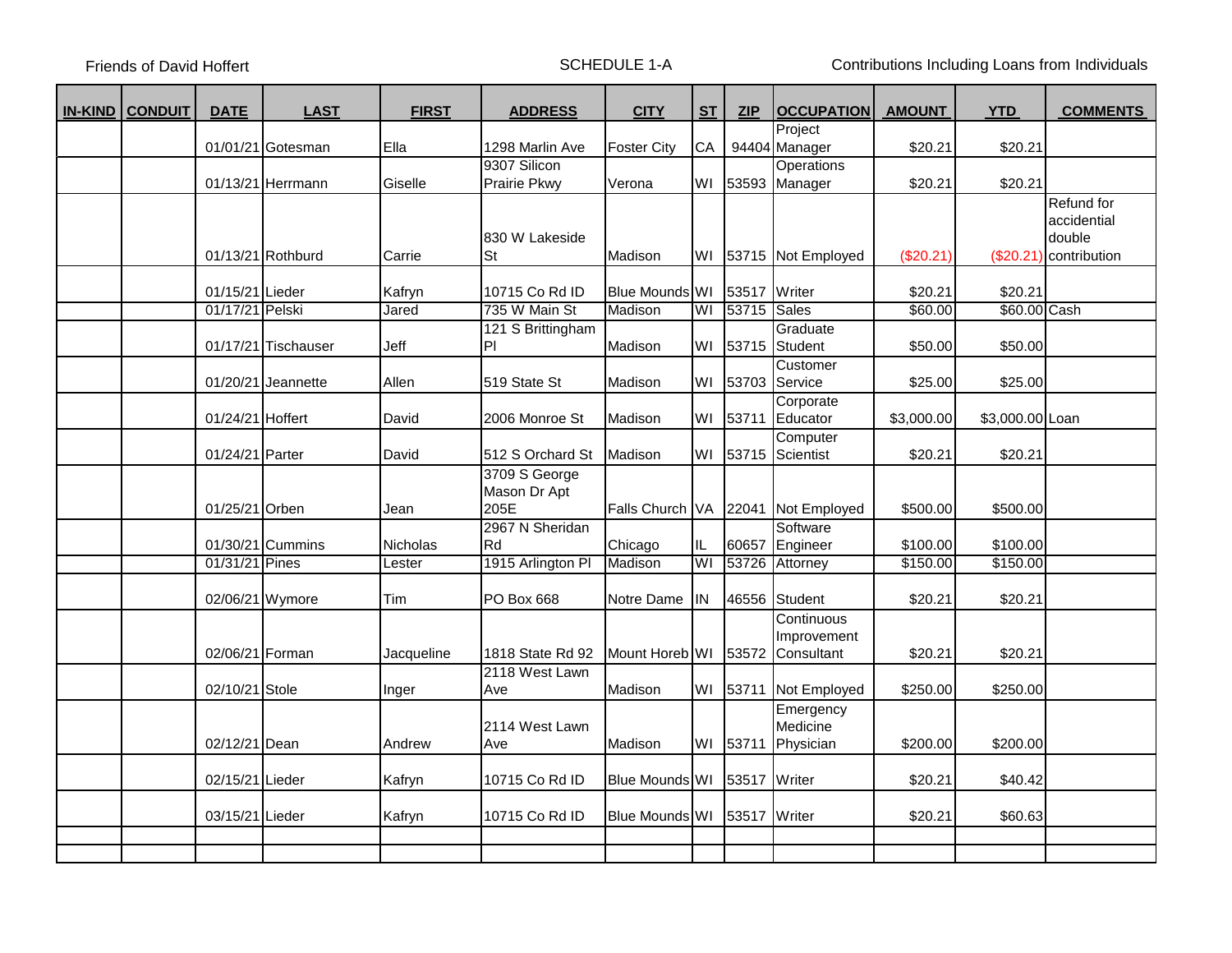| <b>IN-KIND</b> | <b>DATE</b> | <b>NAME</b>                             | <b>ADDRESS</b>            | <b>CITY</b>     | ST                      | ZIP  | <b>PURPOSE</b>                       | <b>AMOUNT</b> |
|----------------|-------------|-----------------------------------------|---------------------------|-----------------|-------------------------|------|--------------------------------------|---------------|
|                |             | 01/01/21 Stefan Davis                   | 815 E Johnson St Apt 2    | Madison         | WI                      |      | 53703 Campaign Management Services   | \$500.00      |
|                |             | 01/03/21 ActBlue Technical Services     | 366 Summer Street         | Somerville      | <b>MA</b>               | 2144 | <b>Credit Card Processing Fees</b>   | \$0.80        |
|                |             | 01/07/21 Wells Print & Digital Services | 3121 Watford Way          | Madison         | WI                      |      | 53713 Lit Piece Printing             | \$805.32      |
|                |             |                                         |                           |                 |                         |      |                                      |               |
|                |             | 01/11/21 Democratic Party of Wisconsin  | 15 N Pinckney St          | Madison         | WI                      |      | 53703 VAN Database Access            | \$173.08      |
|                |             | 01/17/21 ActBlue Technical Services     | 366 Summer Street         | Somerville      | <b>MA</b>               | 2144 | <b>Credit Card Processing Fees</b>   | \$2.78        |
|                |             | 01/19/21 StreamYard                     | 8101 SW Nyberg St         | Tualatin        | OR                      |      | 97062 Live Streaming Subscription    | \$25.00       |
|                |             | 01/19/21 Budget Signs and Specialties   | 2225 Industrial Dr        | Madison         | WI                      |      | 53713 Lawn Signs                     | \$1,188.46    |
|                |             | 01/20/21 Wells Print & Digital Services | 3121 Watford Way          | Madison         | WI                      |      | 53713 Lit Piece Printing and Mailing | \$1,486.93    |
|                |             | 01/24/21 ActBlue Technical Services     | 366 Summer Street         | Somerville      | <b>MA</b>               | 2144 | <b>Credit Card Processing Fees</b>   | \$1.79        |
|                |             | <b>Bay Creek Neighborhood</b>           |                           |                 |                         |      |                                      |               |
|                |             | 01/28/21 Association                    | 710 Spruce St             | Madison         | WI                      |      | 53715 Newsletter Advertising         | \$75.00       |
|                |             | 01/30/21 Stefan Davis                   | 815 E Johnson St Apt 2    | Madison         | WI                      |      | 53703 Campaign Management Services   | \$500.00      |
|                |             | 01/31/21 ActBlue Technical Services     | 366 Summer Street         | Somerville      | MA                      | 2144 | <b>Credit Card Processing Fees</b>   | \$9.88        |
|                |             | 02/07/21 ActBlue Technical Services     | 366 Summer Street         | Somerville      | <b>MA</b>               | 2144 | <b>Credit Card Processing Fees</b>   | \$1.60        |
|                |             | 02/14/21 ActBlue Technical Services     | 366 Summer Street         | Somerville      | <b>MA</b>               | 2144 | <b>Credit Card Processing Fees</b>   | \$17.78       |
|                |             | 02/14/21 Stefan Davis                   | 815 E Johnson St Apt 2    | Madison         | WI                      |      | 53703 Campaign Management Services   | \$1,000.00    |
|                |             | 02/14/21 David Hoffert                  | 2006 Monroe St            | Madison         | $\overline{\mathsf{W}}$ |      | 53711 Loan Repayment                 | \$3,000.00    |
|                |             | 02/21/21 ActBlue Technical Services     | 366 Summer Street         | Somerville      | <b>MA</b>               | 2144 | <b>Credit Card Processing Fees</b>   | \$0.80        |
|                |             | 03/09/21 Squarespace, Inc.              | 225 Varick St, 12th Floor | <b>New York</b> | <b>NY</b>               |      | 10014 Domain Name Registration       | \$20.00       |
|                |             | 03/21/21 ActBlue Technical Services     | 366 Summer Street         | Somerville      | <b>MA</b>               |      | 2144 Credit Card Processing Fees     | \$0.80        |
|                |             |                                         |                           |                 |                         |      |                                      |               |
|                |             |                                         |                           |                 |                         |      |                                      |               |
|                |             |                                         |                           |                 |                         |      |                                      |               |
|                |             |                                         |                           |                 |                         |      |                                      |               |
|                |             |                                         |                           |                 |                         |      |                                      |               |
|                |             |                                         |                           |                 |                         |      |                                      |               |
|                |             |                                         |                           |                 |                         |      |                                      |               |
|                |             |                                         |                           |                 |                         |      |                                      |               |
|                |             |                                         |                           |                 |                         |      |                                      |               |
|                |             |                                         |                           |                 |                         |      |                                      |               |
|                |             |                                         |                           |                 |                         |      |                                      |               |
|                |             |                                         |                           |                 |                         |      |                                      |               |
|                |             |                                         |                           |                 |                         |      |                                      |               |
|                |             |                                         |                           |                 |                         |      |                                      |               |
|                |             |                                         |                           |                 |                         |      |                                      |               |
|                |             |                                         |                           |                 |                         |      |                                      |               |
|                |             |                                         |                           |                 |                         |      |                                      |               |
|                |             |                                         |                           |                 |                         |      |                                      |               |